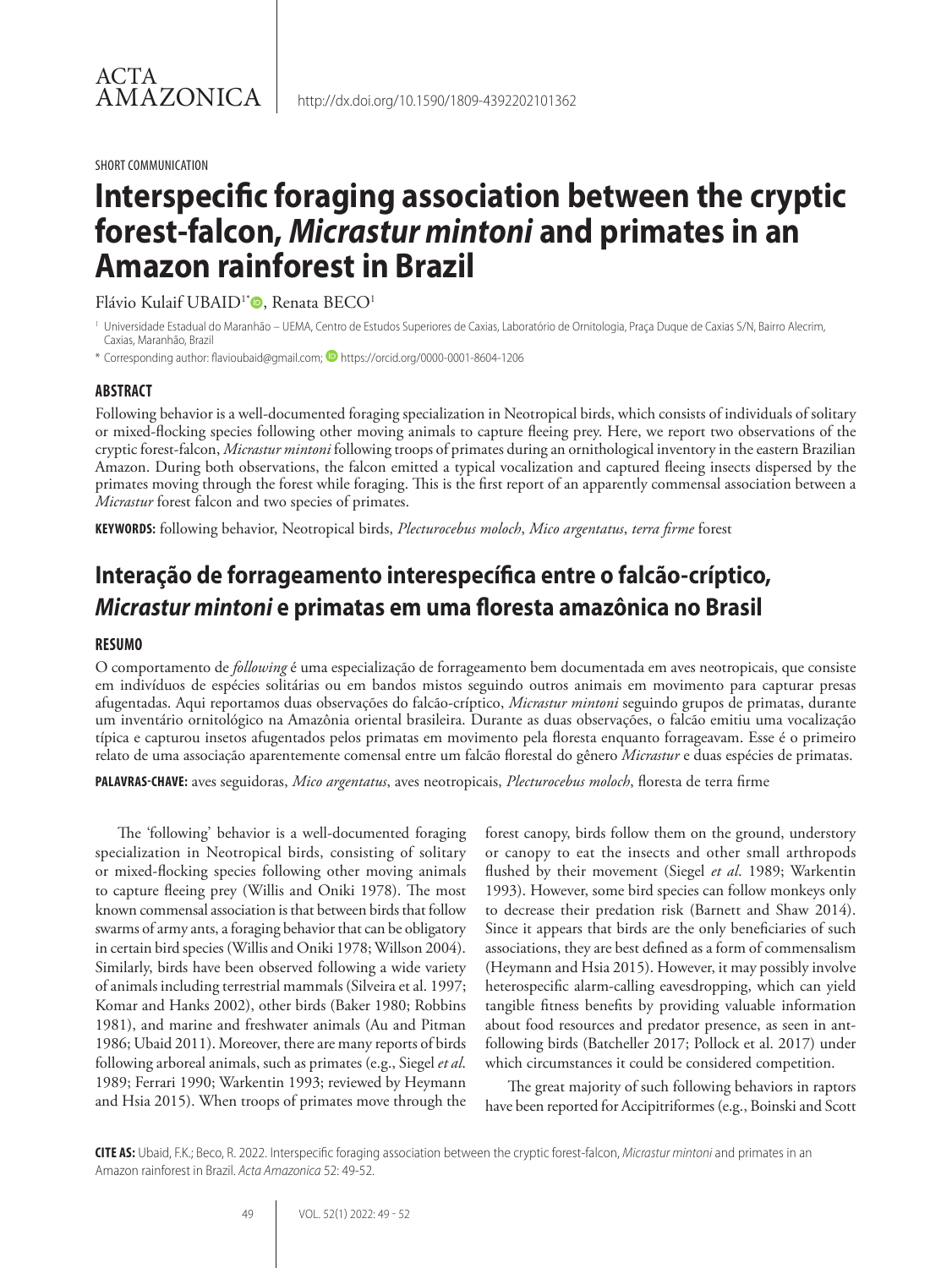1988; Ferrari 1990; Warkentin 1993), with only one report for a Falconiform, a bat falcon (*Falco rufigularis* Daudin, 1800) hunting in association with squirrel monkeys (*Saimiri oerstedii* Reinhardt, 1872) (Boinski and Scott 1988).

ACTA

AMAZONICA

Forest falcons (*Micrastur* Gray, 1841) comprise seven species distributed from southern Mexico to central Argentina (Winkler *et al*. 2020), of which six occur in Brazil. The cryptic forest-falcon (*Micrastur mintoni* Whittaker, 2003) is a recently described species, with specimens labeled for more than a century as lined forest-falcon, *M. gilvicollis* (Vieillot, 1817) (Whittaker 2002), a morphologically similar species which replaces it in west of the Madeira River and north of the Amazonas River (Cohn-Haft *et al*. 2007). The cryptic forest-falcon occurs in eastern and southern Amazonian Brazil, northeastern Bolivia, and also as a disjunct, threatened population, in the Atlantic Forest of eastern Brazil (Whittaker 2002; Fjeldså *et al*. 2020). It inhabits mostly lowland *terra firme* forests, but it can also be found in floodplain forests with bamboo (Whittaker 2002; Fjeldså *et al*. 2020). This falcon is typically concealed, perched in the subcanopy, observing potential prey to attack it. Its prey include invertebrates, reptiles and small birds (Whittaker 2002; Fjeldså *et al*. 2020). Forest-falcons are also known to occasionally follow army-ant swarms to prey on small fleeing animals (Whittaker 2009). Here, we report two observations of cryptic forest-falcons foraging in association with troops of two primate species in an Amazon forest, in a potential interaction of commensalism. This association has not been reported before.

The observations were made in *terra firme* forest on the left bank of the Peri River (2°21'55"S, 52°11'38"W), a tributary of the Xingu River, in the municipality of Porto de Moz, Pará state, Brazil. During an ornithological inventory on 3 July 2010 at 7:35 A.M., FKU observed an individual of cryptic forest-falcon following a group of silvery marmosets, *Mico argentatus* (Linnaeus, 1771) for approximately 10 min. The group was composed of five marmosets that were slowly moving through the treetops at the height of about 6-7 m, and were inspecting crevices, hollows and branches in search of food. The falcon followed the group very closely (about 2-4 m), sometimes occupying the same branch, capturing insects flushed by the primates' activities. Three marmosets were vigilant and did not allow the falcon to approach them. In contrast, two other marmosets were indifferent to the bird's presence and carried on foraging, potentially not perceiving the falcon as a predator. The marmosets constantly vocalized high-pitched, birdlike contact calls, varying from rather low chirps when the group was close together, to the drawn out and frequently repeated long calls when the group was spread out. During the observations, the falcon constantly emitted a typical vocalization called "quacking song", which contains three note types: "uuk, qui, qua-qua" (Whittaker 2002). The song emitted was composed by three "uuk" notes followed by the "qui" and "qua-qua" notes and lasted about 2 s (Figure 1).



**Figure 1.** Spectrogram of the quacking song emitted by a cryptic forest-falcon, *Micrastur mintoni* following a group of silvery marmosets, *Mico argentatus*. This figure is in color in the electronic version.

The vocalizations were recorded using a Marantz PMD-661 recorder and a Sennheiser ME67 directional microphone at a sampling rate of 48 khz. The recording is available in the Macaulay Library collection (ML245169481), and also contains calls emitted by the marmosets. The spectrogram was generated using the seewave package (Sueur *et al*. 2008) of R software. The quacking song, rarely heard in the field, is emitted by excited birds mostly from one of a pair during a territorial advertising duet, as well as by agitated birds responding to playback (Whittaker 2002). Therefore, this song indicates some excitement in the presence of primates, although its function within this type of association still needs to be better understood.

Two days later, an individual of cryptic forest-falcon was found emitting the same quacking song described above at 7:00 A.M. The falcon was perched at about the height of 15 m in *terra firme* forest. A group of red-bellied titi monkey, *Plecturocebus moloch* (Hoffmannsegg, 1807) were simultaneously vocalizing a combination of loud calls (Robinson 1979) in chorus at about 50 m away from the falcon, but no interaction between them was detected. This observation lasted 6 min, until the falcon left. In the vicinity of the previous report, around 8:45 A.M. on the same day, an individual of cryptic forest-falcon was observed actively following a troop of about seven red-bellied titi monkeys. As with the first observation of the troop of silvery marmosets, the falcon followed the primate group closely during their movements, maintaining a distance of about 5-10 m from the last individual in the group. On this occasion, the monkeys constantly produced quiet, high-pitched, pure tone chirps, as described by Robinson (1979) when observing animals foraging in his presence. During some 20 min, we observed five capture events of small arthropods by the falcon. All captured arthropods had been flushed by the movement of the monkeys.

Following behavior involving birds and primates has already been described in several species of Accipitriformes,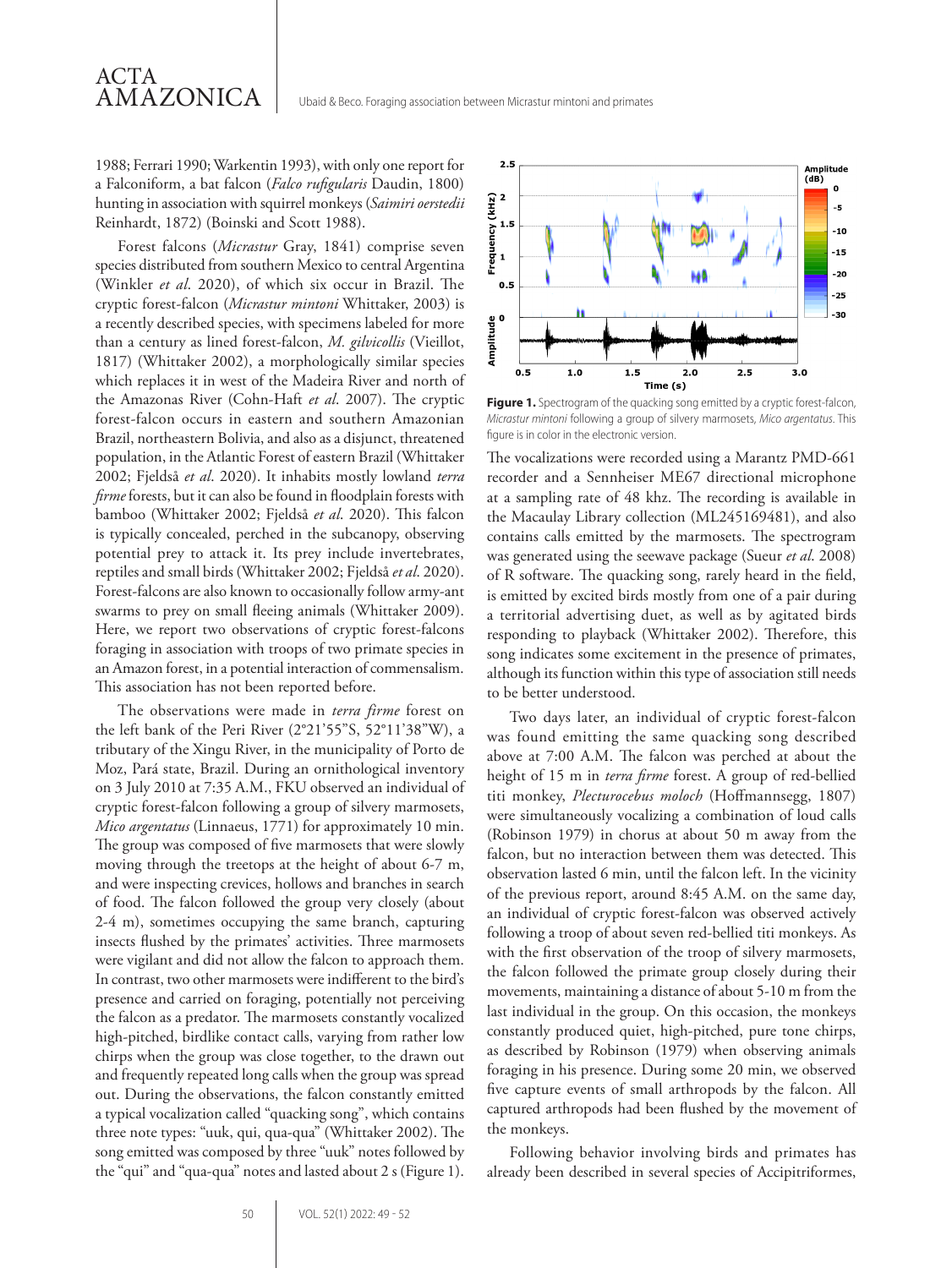such as the double-toothed kite, *Harpagus bidentatus* (Latham, 1790) (e.g., Boinski and Scott 1988), and the sharp-shinned hawk, *Accipiter striatus* Vieillot, 1808 (Warkentin 1993). Although Ferrari (1990) considered species of the genus *Micrastur* to be the main predators of marmosets, at least part of the observed group of silvery marmosets did not seem to be disturbed with the bird's presence. To our knowledge, this is the first report of following foraging association between primates and a *Micrastur* forest-falcon. Forest-falcons are traditionally known to have facultative following behavior in association with army ants (Willis *et al*. 1983). The slatybacked forest-falcon, *M. mirandollei* (Schlegel, 1862) may also follow army ants, presumably to feed on the fleeing insects (Bierregaard and Kirwan 2020). The collared forest-falcon, *M. semitorquatus* (Vieillot, 1817) occasionally follows army ant swarms, though it rarely attacks birds following ants (Skutch 1981; Willis *et al*. 1983; Mays 1985). Furthermore, a collared forest-falcon individual was recorded predating a snake fleeing an army ant raid (Driver *et al*. 2018). The lined forest-falcon inhabits the canopy of tall forests, and it is known to follow army ants only at forest edges (Willis *et al*. 1983). While the barred forest-falcon, *M. ruficollis* (Vieillot, 1817) forages in the understory, and often follows army ants (Willis *et al*. 1983; Robinson 1994), the cryptic forest-falcon attends army ant swarms only occasionally (Whittaker 2009).

Although the small number of neotropical bird species observed following terrestrial mammals (53 species, see Heymann and Hsia 2015; present study), the following behavior is probably present in a higher number of bird species than currently known (Warkentin 1993). The lack of reports of this behavior in forest-falcons - specifically of the cryptic forestfalcon - might be due to the difficulty in observing this species in the field due to its elusive foraging behavior, especially in closed habits. In highly biodiverse tropical ecosystems, favorable conditions are created for an uncountable number of known and potential interspecific interactions (Ghazoul and Sheil 2010; Heymann and Hsia 2015). Observations, as described here, are essential for a better understanding of interspecific relationships, such as commensalism. These reports are useful to elaborate conservation guidelines for the species involved in the interaction, in this case especially for the threatened disjunct population of the cryptic forest-falcon in the Atlantic Forest.

# **ACKNOWLEDGMENTS**

We thank JGP Consultoria for their logistical support, Ana Luiza Catalano for providing accessto important references on this topic and help in the English version. We thank Claudia Keller and three anonymous reviewers for valuable contributions to the manuscript.

## **REFERENCES**

- Au, D.W.; Pitman, R.L. 1986. Seabird interactions with dolphins and tuna in the eastern tropical Pacific. *The Condor*, 88: 304-317.
- Baker, B.W. 1980. Commensal foraging of Scissor-tailed Flycatchers with rio Grande turkeys. *The Wilson Bulletin*, 92: 248-248.
- Barnett, A.A.; Shaw, P. 2014. More food or fewer predators? The benefits to birds of associating with a Neotropical primate varies with their foraging strategy. *Journal of Zoology*, 294: 224-233.
- Batcheller, H.J. 2017. Interspecific information use by army-antfollowing birds. *The Auk*, 134: 247-255.
- Bierregaard, R.O.; Kirwan, G.M. 2020. Slaty-backed Forest-Falcon (*Micrastur mirandollei*), version 1.0. In: del Hoyo, J.; Elliott, A.; Sargatal, J.; Christie, D.A.; Juana, E. (Ed.). *Birds of the World*. Cornell Lab of Ornithology, Ithaca. (https://doi. org/10.2173/bow.sbffal1.01). Accessed on 23 Aug 2021.
- Boinski, S.; Scott, P.E. 1988. Association of birds with monkeys in Costa Rica. *Biotropica*, 20: 136-143.
- Cohn-Haft, M.; Pacheco, A.M.F.; Bechtoldt, C.L.; Torres, M.F.N.M.; Fernandes, A.M.; Sardelli, C.H. *et al*. 2007. Inventário ornitológico. In: Py-Daniel, L.R.; Deus, C.P.; Henriques, A.L.; Pimpão, D.M.; Ribeiro, O.M. (Org.). *Biodiversidade do Médio Madeira: Bases Científicas Para Propostas de Conservação*. Editora INPA, Manaus, , p.145-178.
- Driver, R.J.; DeLeon, S.; O'donnell, S. 2018. Novel observation of a raptor, Collared Forest-falcon (*Micrastur semitorquatus*), depredating a fleeing snake at an army ant (*Eciton burchellii parvispinum*) raid front. *The Wilson Journal of Ornithology*, 130: 792-796.
- Ferrari, S.F. 1990. A foraging association between two kite species (*Ictinea plumbea* and *Leptodon cayanensis*) and Buffy-headed Marmosets (*Callithrix flaviceps*) in southeastern Brazil. *The Condor*, 92: 781-783.
- Fjeldså, J.; Marks, J.S.; Sharpe, C.J. 2020. Cryptic Forest-Falcon (*Micrastur mintoni*), version 1.0. In: del Hoyo, J.; Elliott, A.; Sargatal, J.; Christie, D.A.; Juana, E. (Ed.). *Birds of the World*. Cornell Lab of Ornithology, Ithaca, New York. (https://doi. org/10.2173/bow.cryfof1.01). Accessed on 22 Aug 2021.
- Ghazoul, J.; Sheil, D. 2010. *Tropical Rain Forest Ecology, Diversity, and Conservation*. Oxford University Press, Oxford, 515p.
- Heymann, E.W.; Hsia, S.S. 2015. Unlike fellows a review of primate-non-primate associations. *Biological Reviews*, 90: 142- 156.
- Komar, O.; Hanks, C.K. 2002. Fan-tailed warbler foraging with nine-banded armadillos. *The Wilson Journal of Ornithology*, 114: 526-528.
- Mays, N.M. 1985. Ants and foraging behavior of the Collared Forest-Falcon. *The Wilson Bulletin*, 97: 231-232.
- Pollock, H.S.; Martínez, A.E.; Kelley, J.P.; Touchton, J.M.; Tarwater, C.E. 2017. Heterospecific eavesdropping in ant-following birds of the Neotropics is a learned bahaviour. *Proceedings of the Royal Society B: Biologica Sciences*, 284: 20171785. doi:10.1098/ rspb.2017.1785.